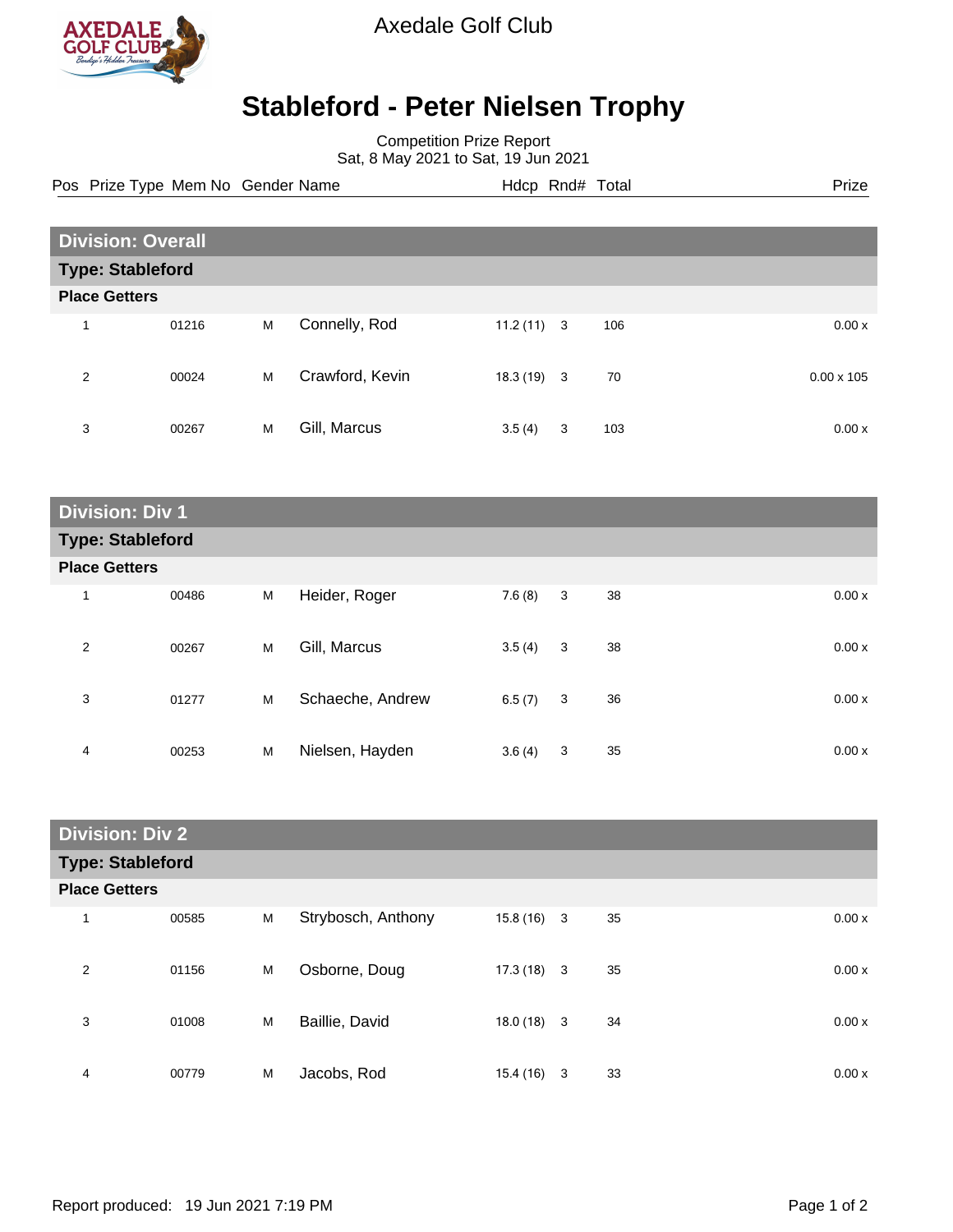| <b>Division: Div 3</b> |                         |   |                  |              |  |    |       |  |  |
|------------------------|-------------------------|---|------------------|--------------|--|----|-------|--|--|
|                        | <b>Type: Stableford</b> |   |                  |              |  |    |       |  |  |
|                        | <b>Place Getters</b>    |   |                  |              |  |    |       |  |  |
| 1                      | 01183                   | M | Galbraith, Rowan | $23.6(24)$ 3 |  | 36 | 0.00x |  |  |
| 2                      | 00461                   | M | Torney, John     | $23.2(23)$ 3 |  | 34 | 0.00x |  |  |
| 3                      | 00726                   | M | Luke, Philip     | $26.8(27)$ 3 |  | 33 | 0.00x |  |  |
| 4                      | 01520                   | M | Bice, Steve      | $21.7(22)$ 3 |  | 33 | 0.00x |  |  |

| <b>Division: Overall</b> |                      |                                                                                       |                   |              |              |    |        |  |  |  |
|--------------------------|----------------------|---------------------------------------------------------------------------------------|-------------------|--------------|--------------|----|--------|--|--|--|
| <b>Type: Stableford</b>  |                      |                                                                                       |                   |              |              |    |        |  |  |  |
|                          | <b>Ball Rundowns</b> |                                                                                       |                   |              |              |    |        |  |  |  |
| (no. 1)                  | 01216                | M                                                                                     | Connelly, Rod     | $11.2(11)$ 3 |              | 34 | 0.00 x |  |  |  |
| (no. 2)                  | 00508                | M                                                                                     | Lee, Steven       | 9.5(10)      | $\sqrt{3}$   | 33 | 0.00 x |  |  |  |
| (no. 3)                  | 01531                | M                                                                                     | Johnstone, Gary   | 8.2(8)       | $\mathbf{3}$ | 33 | 0.00x  |  |  |  |
| (no. 4)                  | 01168                | $\mathsf{M}% _{T}=\mathsf{M}_{T}\!\left( a,b\right) ,\ \mathsf{M}_{T}=\mathsf{M}_{T}$ | McDougall, Andrew | $13.2(13)$ 3 |              | 32 | 0.00 x |  |  |  |
| (no. 5)                  | 00658                | M                                                                                     | Elvey, Peter      | $12.4(13)$ 3 |              | 32 | 0.00 x |  |  |  |
| (no. 6)                  | 00024                | M                                                                                     | Crawford, Kevin   | $18.3(19)$ 3 |              | 32 | 0.00 x |  |  |  |
| (no. 7)                  | 00089                | $\mathsf{M}% _{T}=\mathsf{M}_{T}\!\left( a,b\right) ,\ \mathsf{M}_{T}=\mathsf{M}_{T}$ | Martin, lan       | $20.4(21)$ 3 |              | 32 | 0.00 x |  |  |  |
| (no. 8)                  | 00344                | M                                                                                     | Johnstone, Lex    | 1.5(2)       | $\mathbf{3}$ | 32 | 0.00x  |  |  |  |
| (no. 9)                  | 01050                | M                                                                                     | Murrell, Robert   | $17.9(18)$ 3 |              | 32 | 0.00x  |  |  |  |
| (no. 10)                 | 00572                | M                                                                                     | Kettle, Max       | $12.9(13)$ 3 |              | 32 | 0.00x  |  |  |  |